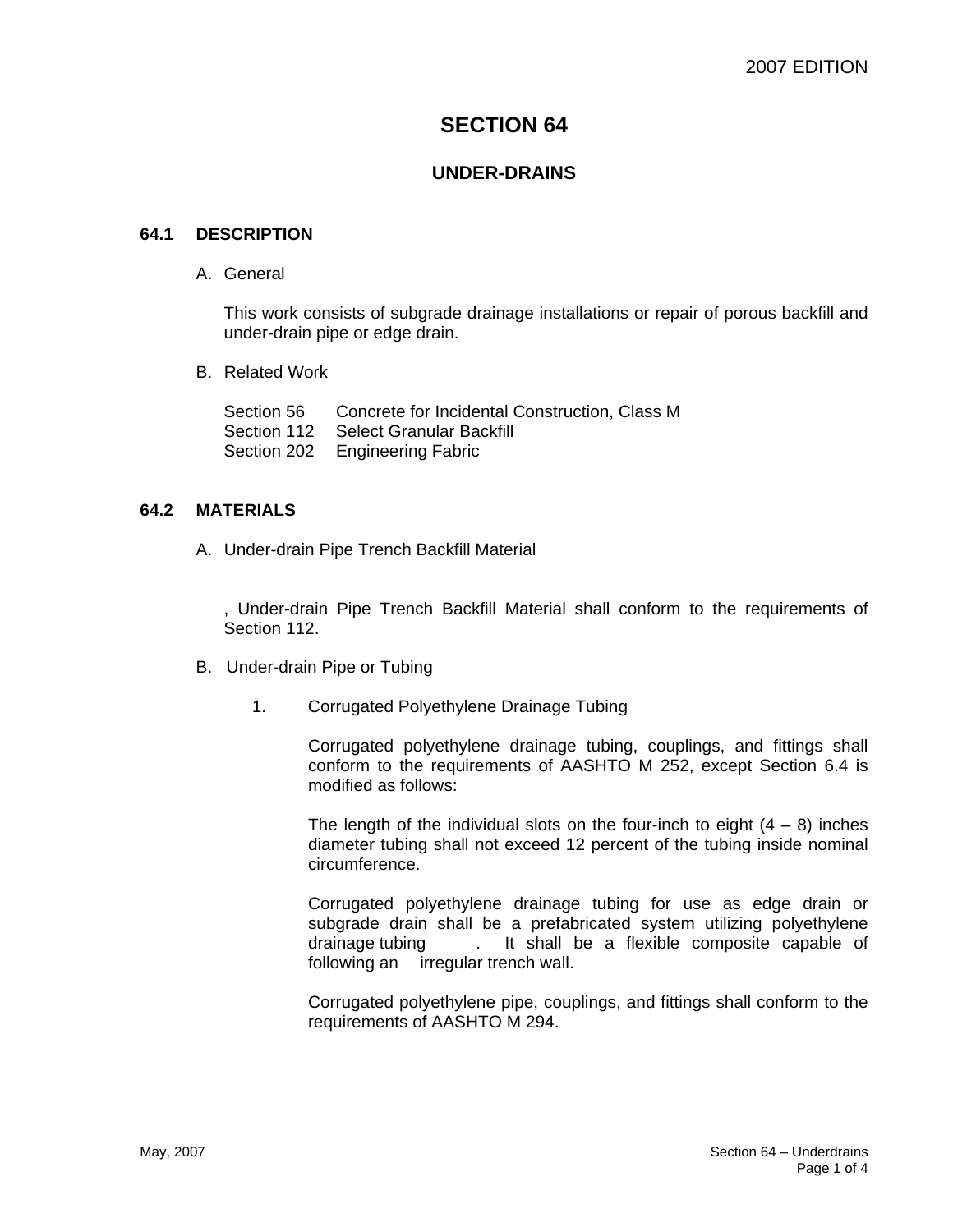Drainage tubing used as sub-drains or edge drains shall have cleanouts installed at the upper ends. In lieu of a cleanout, where directed or approved by the Engineer, a penetration into a storm sewer culvert, inlet or pipe will be acceptable. The distance between cleanouts shall not exceed 500 feet.

2. Profiled Wall PVC Pipe

In lieu of corrugated polyethylene tubing, a profiled wall PVC pipe may be substituted. PVC and fittings shall meet the physical requirement specified for polyethylene pipe and shall meet the material requirements of ASTM D 3034.

Drainage pipe used as sub-drains or edge drains shall have cleanouts installed at the upper ends. A penetration into a storm sewer culvert, inlet or pipe will be accepted in lieu of a cleanout, where direct by the Engineer. The distance between cleanouts shall not exceed 500 feet.

- C. Drainage Fabric Material Drainage fabric material used to prevent soil migration into the under drain, shall conform to Section 202.
- D. Concrete, where required, shall conform to the requirements of Class M5, Section 56.
- E. Strip drain can be used as edge drain or subgrade drain with authorization of the Engineer. Strip drain used as edge drain or subgrade drain shall be a prefabricated system utilizing a  $\frac{3}{4}$  in to 1 in thick by 12 in wide plastic double cuspated core wrapped on both sides with drainage fabric and having channels capable of accepting drainage water from both sides. It shall be a flexible composite capable of following an irregular trench wall.

## **64.3 CONSTRUCTION REQUIREMENTS**

The trench to receive the under-drain shall be excavated to the lines shown on the plans or as staked by the Engineer. The trench bottom shall be shaped and tamped as required by the Engineer. Disposal of surplus excavation shall be made by the Contractor and shall be incidental to the under-drain construction.

Prior to placement of Under-drain Trench Backfill Material a layer of drainage fabric material shall be placed in the trench. The material shall be of sufficient width to totally wrap the bottom, sides and top of the Under-drain Pipe Trench Backfill Material and pipe or tubing. There shall be a minimum 12 inch overlap of drainage fabric material over the top of the Under-drain Pipe Trench Backfill Material. Longitudinal sections shall have a minimum 12 inch overlap end to end.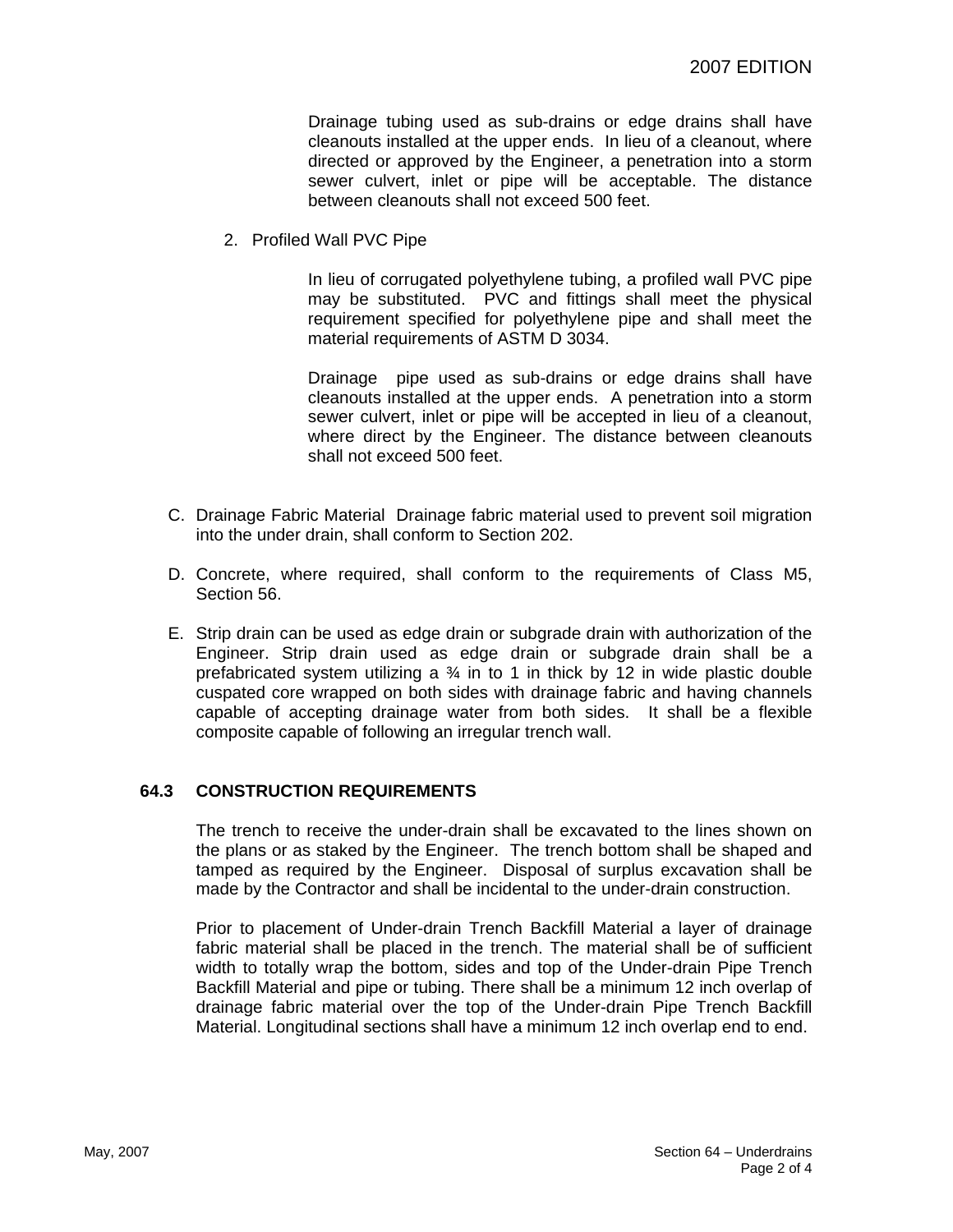Prior to placement of perforated or corrugated under-drain pipe or tubing, a layer of Under-drain Pipe Trench Backfill Material shall be placed to the depth shown on the plans and shaped to receive the pipe or tubing.

Perforated under-drain pipe or tubing shall be laid with the symmetrically placed holes on the lower side. In outlet sections, the pipe or tubing shall be either non-perforated or the symmetrically placed holes shall be on the upper side. The sections shall be well bedded at all points throughout their entire length and securely bolted or banded together.

Under-drain Pipe Trench Backfill Material shall be placed without compaction, in one (1) foot layers. It shall be uniformly spread without segregation or contamination. Tarpaulins or other approved devices shall be used as guides to transport the backfill material from the hauling vehicle to the trench to prevent pulling dirt in with the backfill.

Satisfactory free and unobstructed outlets shall be provided for all drains. Where possible, all outlets shall have a twelve (12) inch free fall and shall be properly marked. All outlets to daylight shall be protected with a four-inch by four inch, six-foot guide post painted with two (2) coats of white paint. Outlets to underground storm sewer shall be sealed to the storm sewer with a concrete grout collar.

Drain installations and waste disposal shall be furnished and left in a neat appearing condition satisfactory to the Engineer.

#### **64.4 METHOD OF MEASUREMENT**

A. Under-drain Pipe Trench Backfill Material

Where a separate bid item for Under-drain Pipe Trench Backfill Material is included in the bid proposal, Under-drain Pipe Trench Backfill Material will be measured to the nearest one-tenth (0.1) ton utilizing certified weight tickets delivered to the Engineer or his representative within 48 hours of material delivery and placement. Excess material used to fill unauthorized or oversized trench widths or other dimensions will not be measured for payment.

B. Installed pipe quantities shall be determined by measuring from centerline to centerline of all pipe and fittings. Measurements shall be to the nearest whole foot.

#### **64.5 BASIS OF PAYMENT**

A. Under-drain Pipe Trench Backfill Material

Where a separate bid item for Under-drain Pipe Trench Backfill Material is included in the bid proposal, Under-drain Pipe Trench Backfill Material will be paid for at the